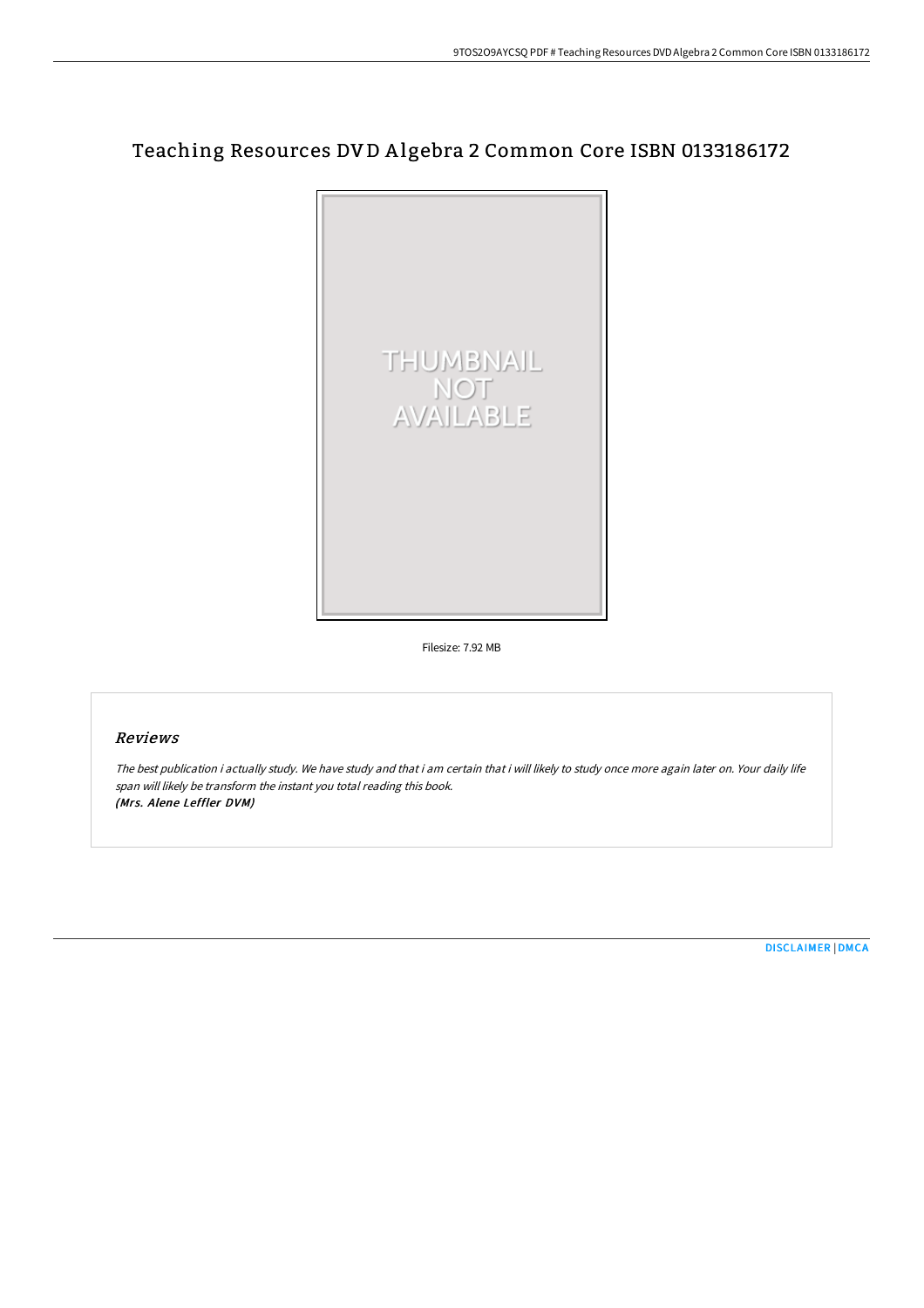#### TEACHING RESOURCES DVD ALGEBRA 2 COMMON CORE ISBN 0133186172



To read Teaching Resources DVD Algebra 2 Common Core ISBN 0133186172 eBook, please refer to the hyperlink beneath and download the file or have accessibility to additional information that are have conjunction with TEACHING RESOURCES DVD ALGEBRA 2 COMMON CORE ISBN 0133186172 book.

Pearson. Book Condition: New. 0133186172 Brand new. ISBN|0133186172, Teaching Resources DVD Algebra 2 Common Core Teacher Material (C.)2011, (AGA).

 $_{\rm{pp}}$ Read Teaching Resources DVD Algebra 2 Common Core ISBN [0133186172](http://digilib.live/teaching-resources-dvd-algebra-2-common-core-isb.html) Online  $\blacksquare$ Download PDF Teaching Resources DVD Algebra 2 Common Core ISBN [0133186172](http://digilib.live/teaching-resources-dvd-algebra-2-common-core-isb.html)